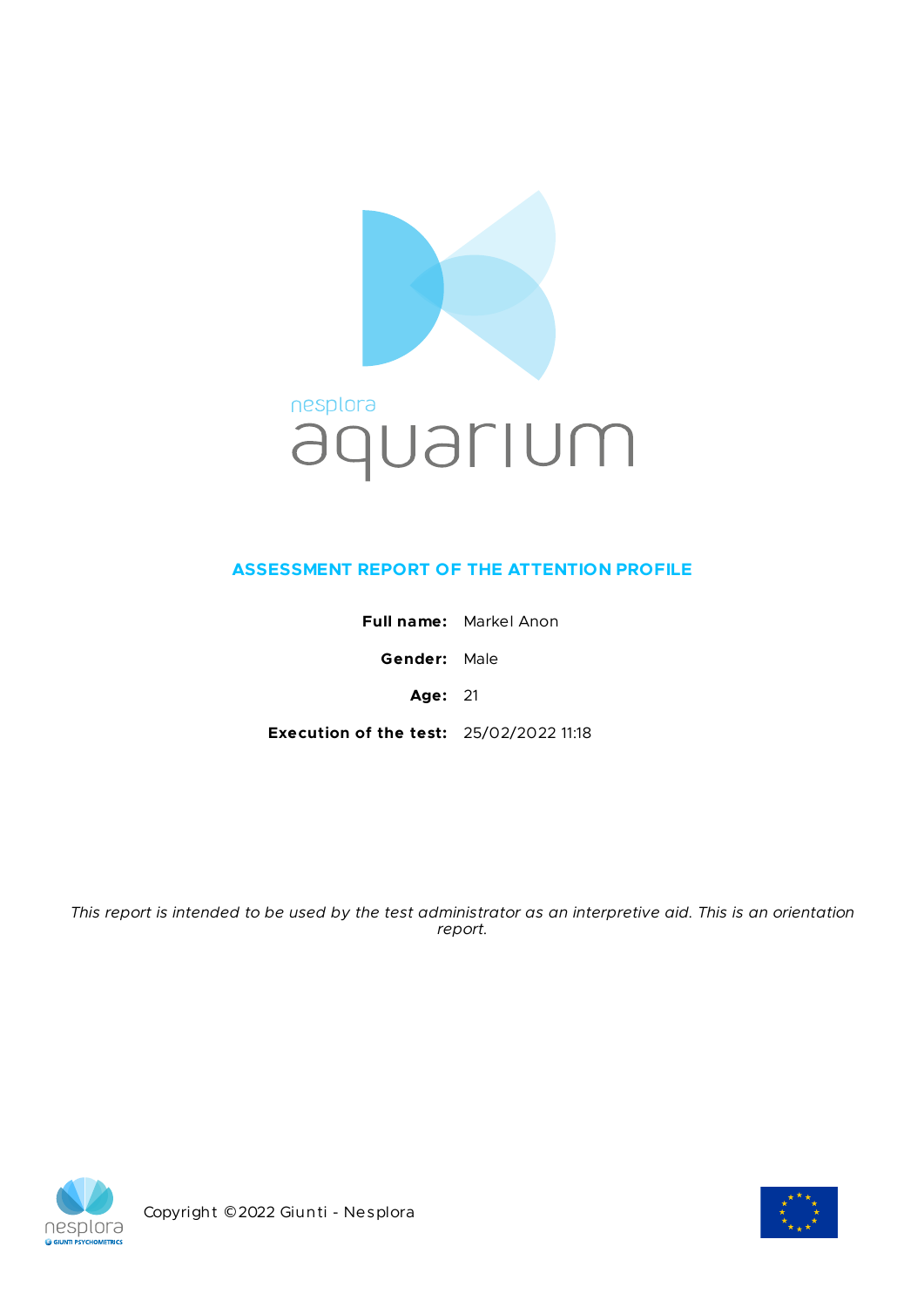| <b>Full name:</b>             | Markel Anon      |
|-------------------------------|------------------|
| Gender:                       | Male             |
| Date of birth:                | 12/10/2000       |
| Age:                          | 21 years         |
|                               |                  |
|                               |                  |
| <b>Execution of the test:</b> | 25/02/2022 11:18 |
| Duration of the test:         | O:12:16          |
| Scale used:                   | 16-40 Male       |

#### **Previous notes:**

No previous comments

## **Subsequent notes:**

 $\blacktriangleright$  1

No comments following the test

For a better interpretation of the report, it is recommended to consult the Nesplora Aquarium manual.

## **Markel Anon**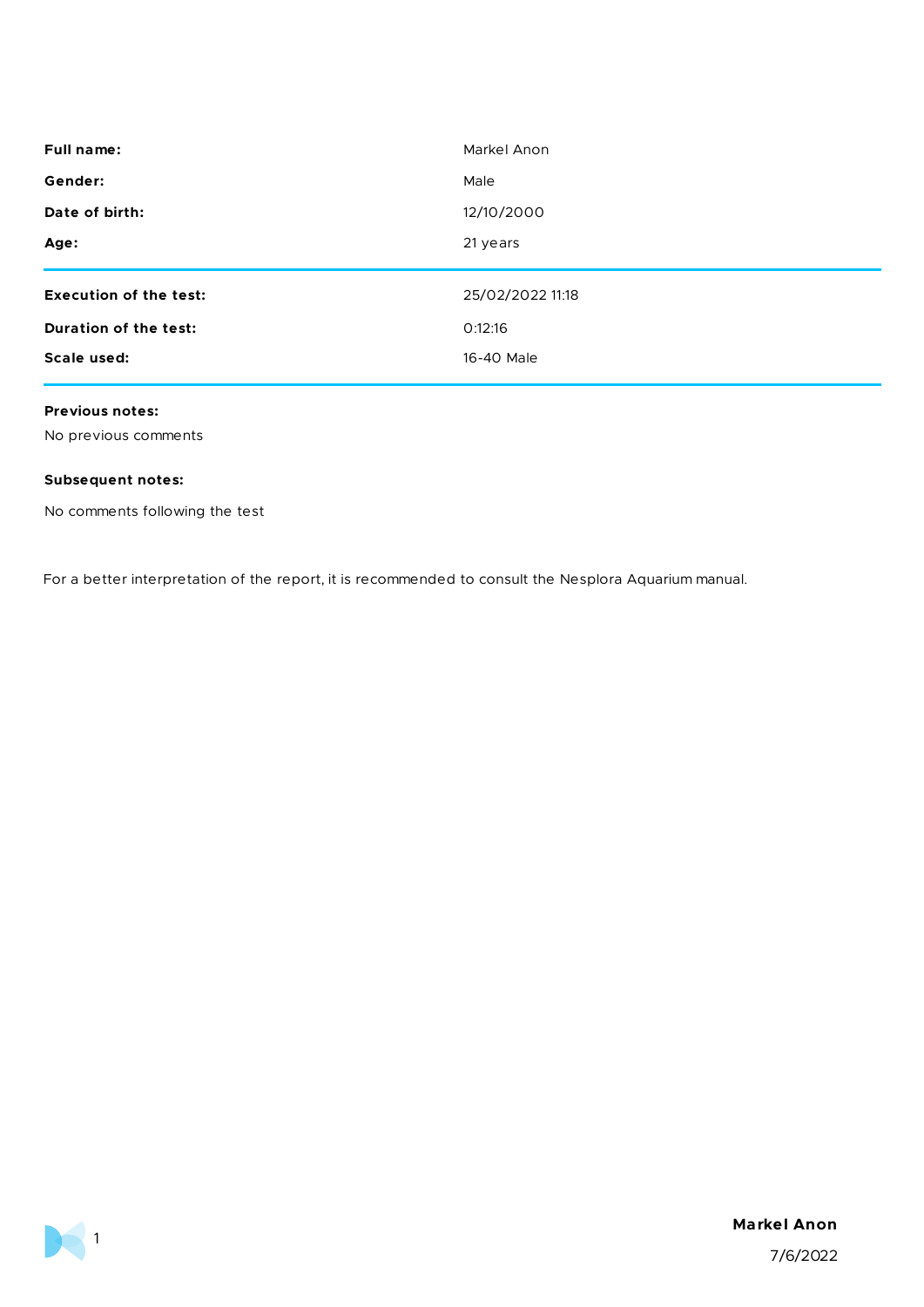#### **1. NESPLORA AQUARIUM ASSESSMENT REPORT**

#### **1.1. GENERAL DESCRIPTION**

Nesplora Aquarium is a Continuous Performance Test (CPT) performed in a virtual environment through a system composed by a headset with motor sensors, headphones and a button to answer to the task. This test is designed to assess attention processes and help in the diagnosis of cognitive disorders.

The virtual environment presented in the headset is similar to a room of an aquarium and the perspective places the subject at the centre of this room. The software continuously shifts the subject's view of the room based on their head movements, providing them with the impression of actually being immersed in the virtual environment.

Between the two rocks in the main fish tank and through the headphones, a series of visual and auditory stimuli are presented to which the subject must respond according to the instructions.

The test consists of 3 tasks:

AX [Training]: Task 1. AX Paradigm The button must be pressed when certain visual and auditory stimulus is presented whenever it is preceded by another given auditory or visual stimulus. This task has the function of learning the stimuli with which one will work. The data obtained are not presented in this clinical report.

DUAL performance: Task 2. Dual Xno Paradigm. The button should be pressed when all visual and auditory stimuli appear except for a given visual stimulus and a given auditory stimulus (different from the visual one).

DUAL+I performance: Task 3. Dual Xno Paradigm. The button should be pressed when all visual and auditory stimuli appear except for a given visual stimulus and a given auditory stimulus (different from the visual one). These two are reversed with respect to the previous task, therefore including interference (+I).

Data are displayed in graphs and tables along with text explaining the T-scores obtained in relation to performance.:



The symbol \* next to a value in the results table indicates that this is significantly higher than the value of the same variable in another experimental condition.

## **Markel Anon**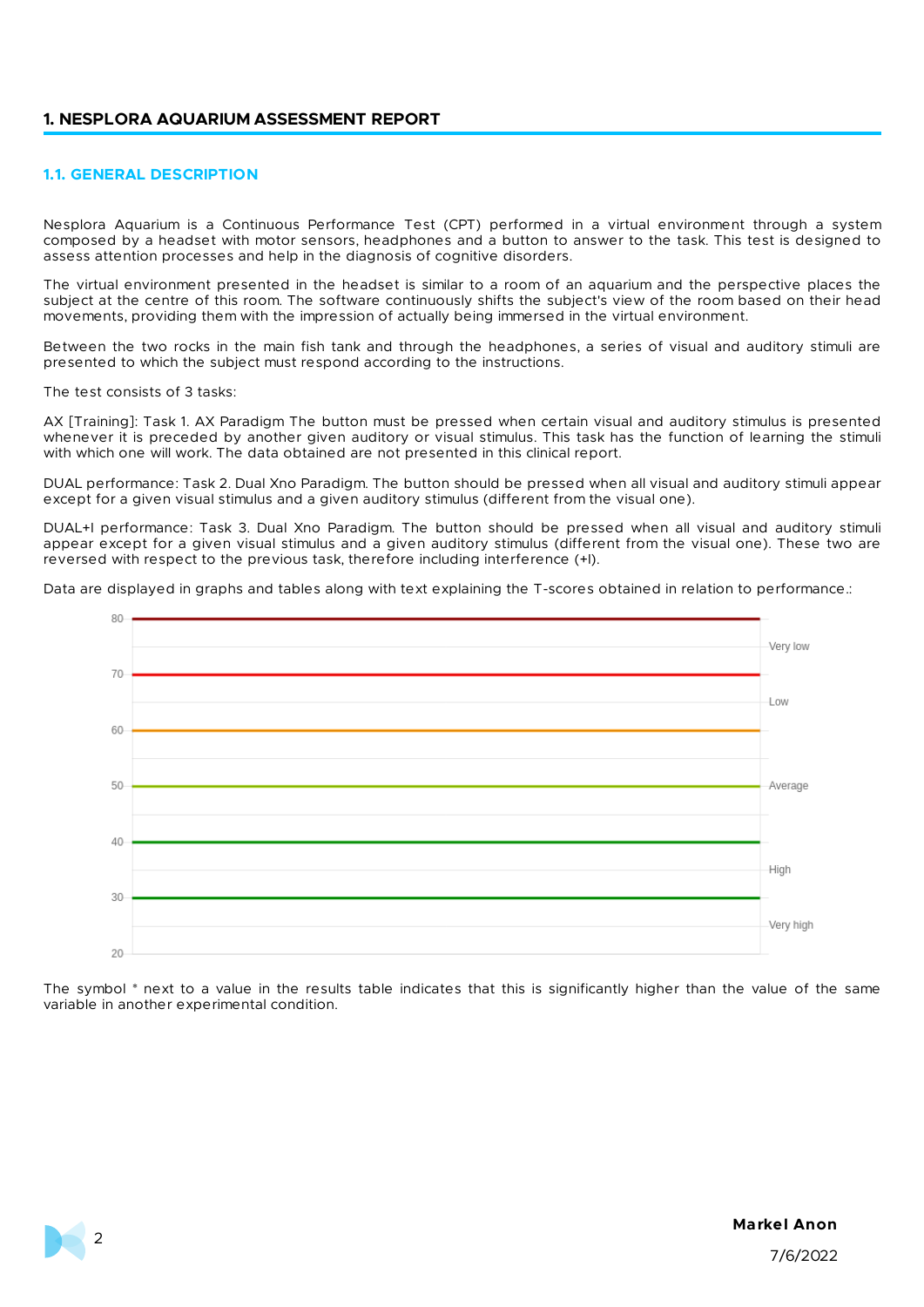## **2. SPEED OF RESPONSE AND SUSTAINED ATTENTION**

The following tables present the scores related to the speed of response and attentional vigilance during the test:



**Standardised T scores** 

#### **DESCRIPTION OF THE INDICES:**

**Mean RT (reaction time)-hits:** It indicates the average time from the moment the stimulus appears until the button is pressed in the case of correct presses. This measure represents the average speed of response at which the stimulus is processed before responding.Markel has obtained a normal performance in this variable.

**Standard deviation of RT in hits:** It indicates the variability of the RT in hits throughout the test. It is considered a measure of response consistency, and it can be a sign of fluctuating sustained attention or decreased vigilance during the test.Markel has obtained a normal performance in this variable.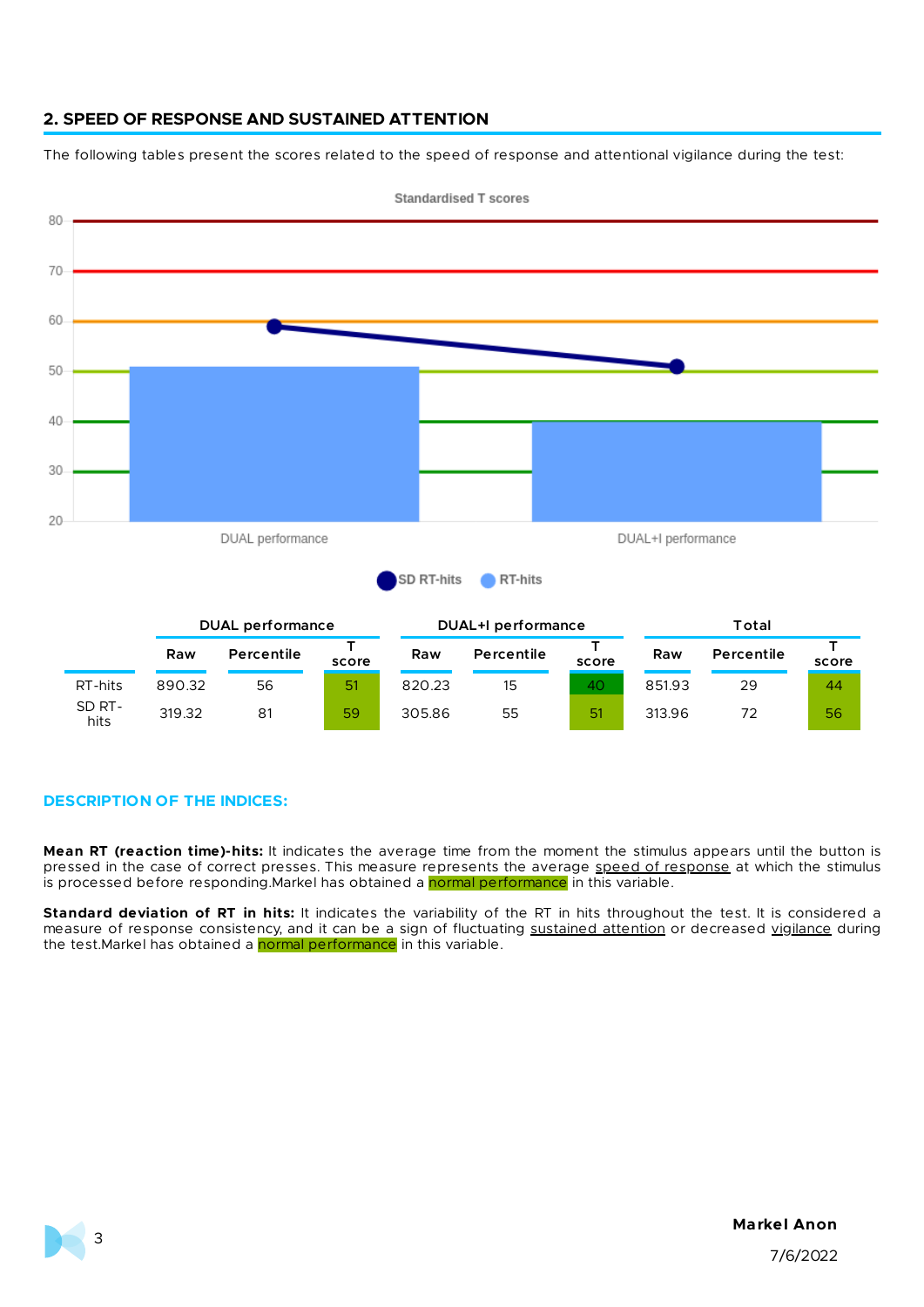# **3. ATTENTION AROUSAL AND RESPONSE CONSISTENCY**

The following tables present the scores related to alertness and response consistency during the test:



**Standardised T scores** 

## **DESCRIPTION OF THE INDICES:**

**Omission errors:** They occur when Markel has to press the button when the target stimulus appears but he/she does not. This variable is indicative of level of alertness (arousal) to respond to the target stimuli. Markel has obtained a low performance in this variable.

**Hit discrepancy between blocks:** This score is obtained by comparing the hits in the first half of the task and the those obtained in the second half of the task. This measure is considered an indicator of response consistency and fatigue during the task. Markel has obtained a normal performance in this variable.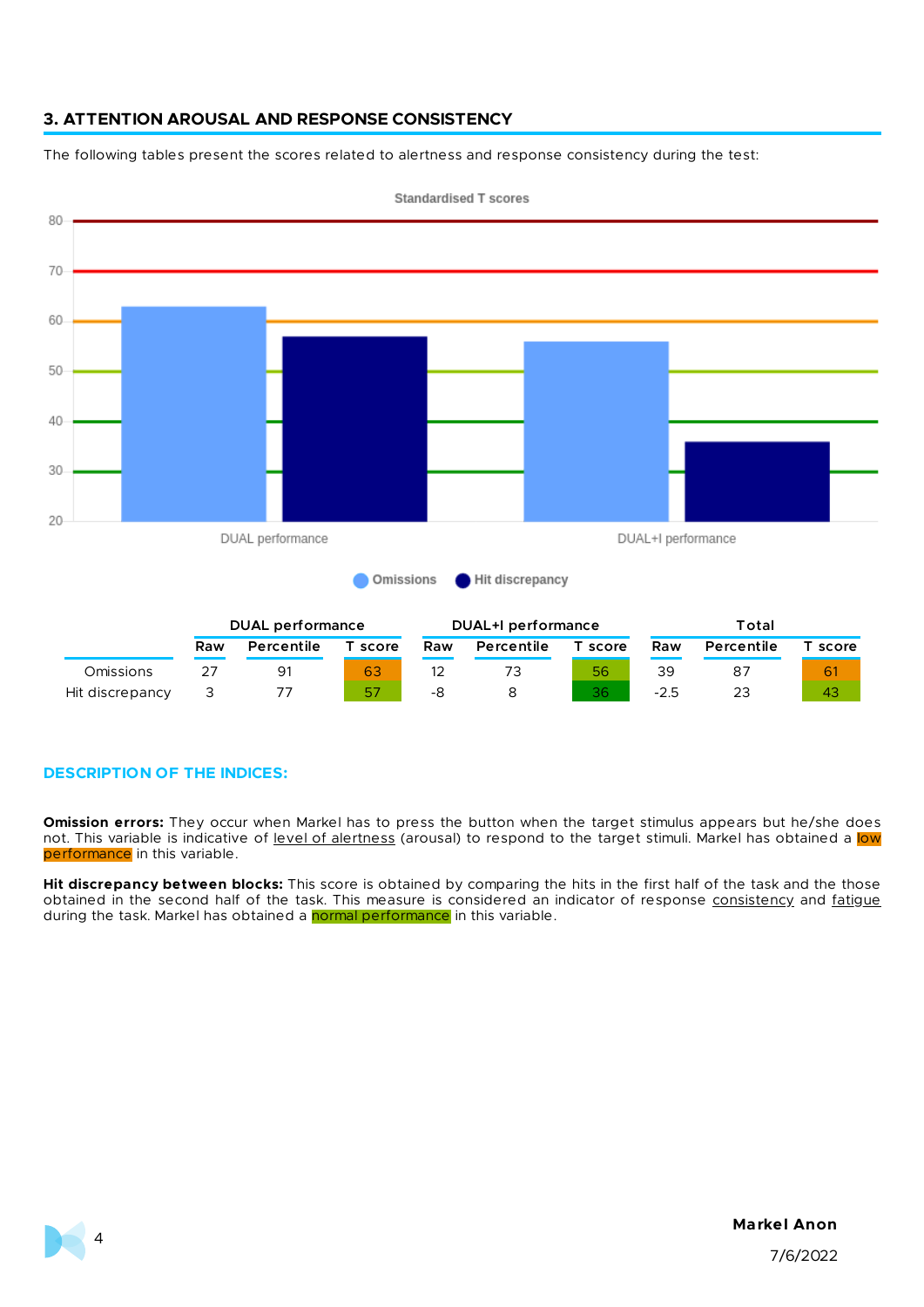## **4. INHIBITORY CONTROL**

The following tables present the scores related to impulsivity and inhibitory control.



#### **DESCRIPTION OF THE INDICES**

**Commission errors:** They occur when Markel must not press the button when the presented stimulus appears and, however, he/she presses it. This variable is indicative of impulsivity or inhibitory control which are involved in selective attention processes. Markel has obtained a normal performance in this variable.

**Mean RT (reaction time)-commissions:** It indicates the average time from the moment the stimulus appears until the button is pressed in the case of incorrect presses (commissions). This measure provides an explanatory and complementary character to commission errors. Low reaction times are related to greater impulsivity and/or hyperactivity. High reaction times are considered a secondary measure of inattention. Markel has obtained a normal performance in this variable.

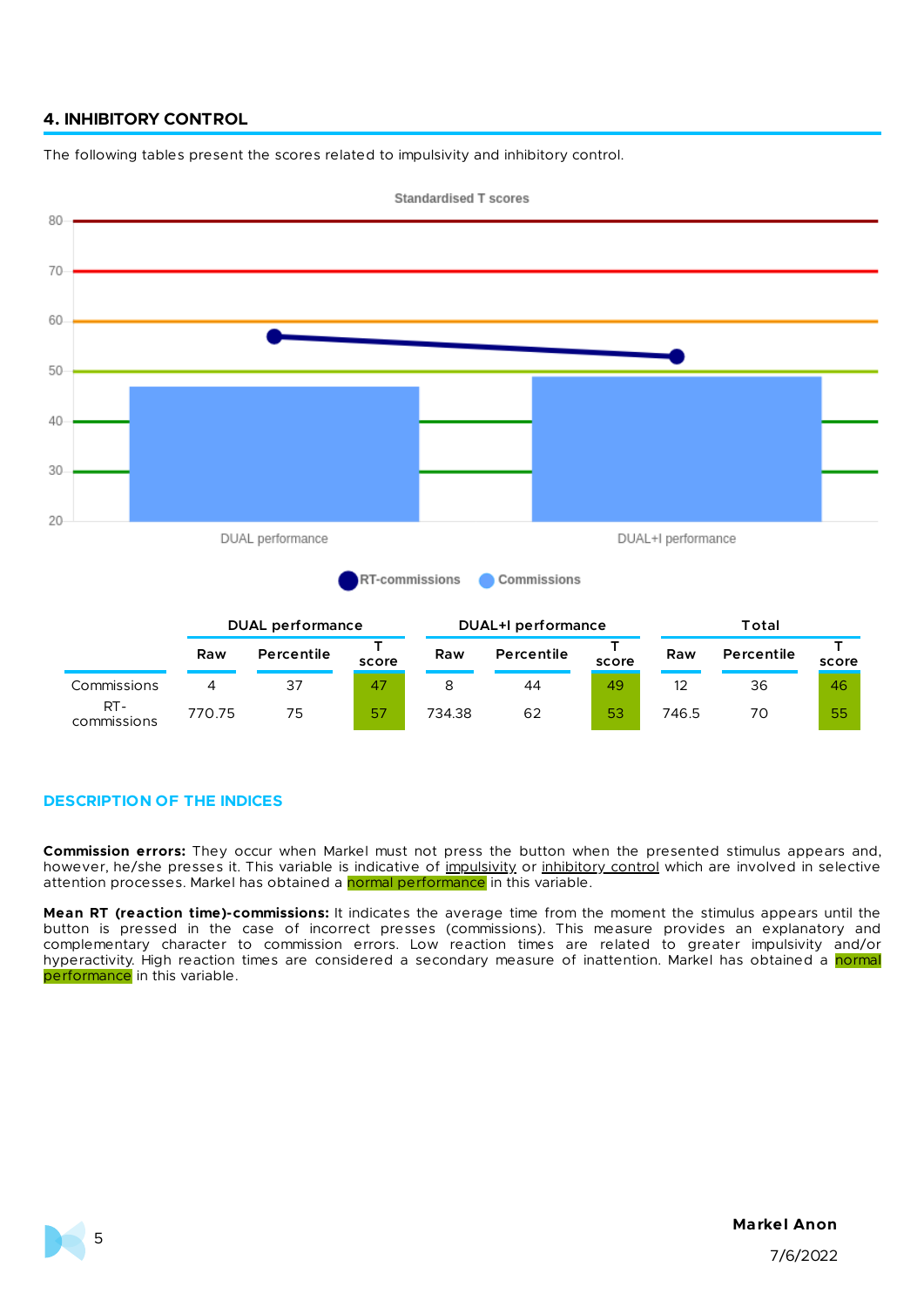## **5. WORKING MEMORY (DUAL PERFORMANCE)**

In Nesplora Aquarium, 2 dual performance tasks are held, which involve a load in the Central Executive System. The following graph and table present the hit rate in these tasks:



**Standardised T scores** 

**Raw Percentile T score Raw Percentile T score Raw Percentile T score** WM index 109 16 40 120 41 48 114.5 24 43

\*Scores must be interpreted inversely, as they are based on the number of hits in the task.

## **DESCRIPTION OF THE INDICES**

**Working memory index** It is defined by Markel's overall performance in the dual performance tasks. The parallel processing of both sensory modalities defines these exercises as dual performance tasks. This index measures the capacity for parallel processing during the performance of the task. Markel obtained a normal performance in this variable.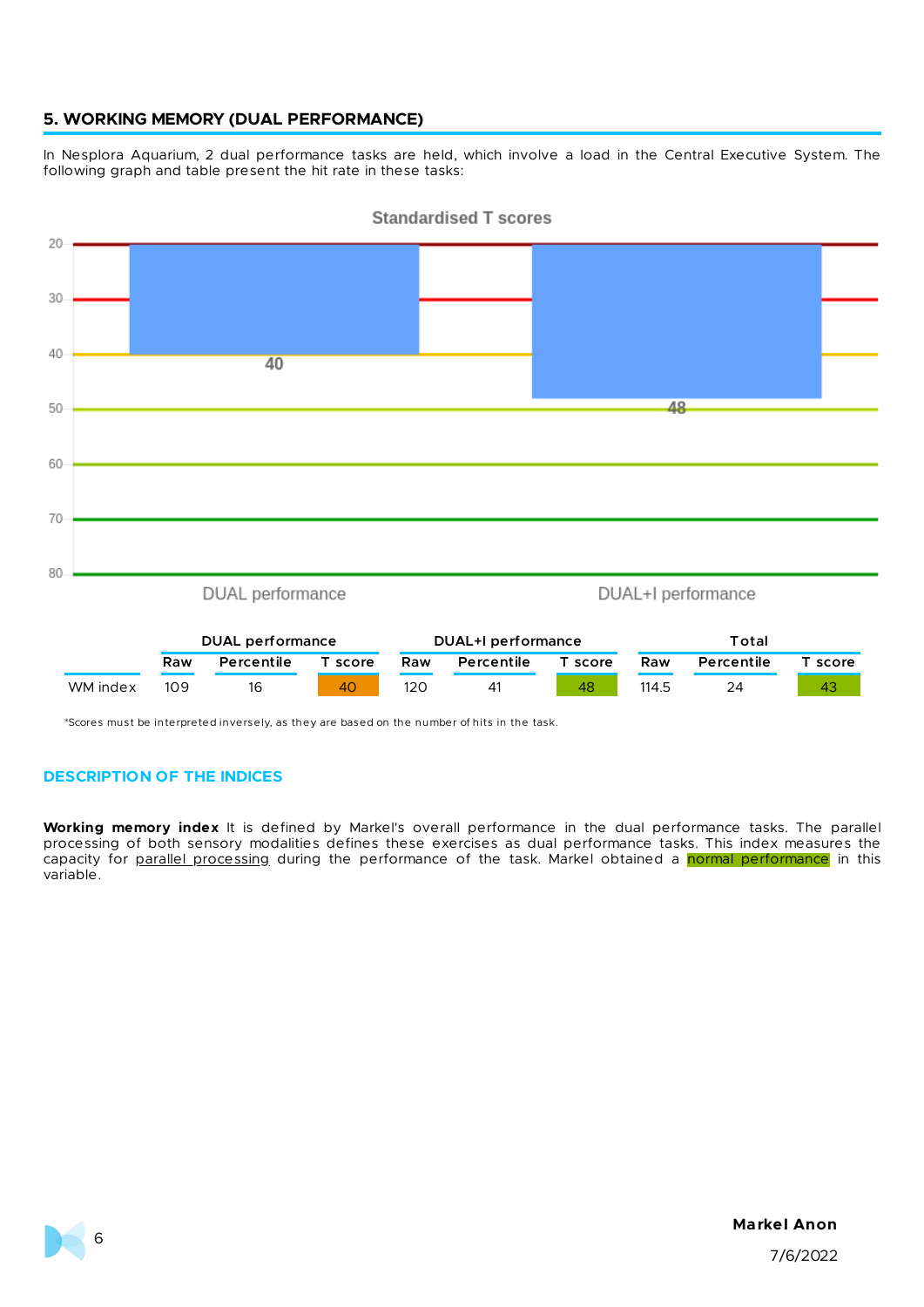## **6. SWITCHING (ADAPTATION TO CHANGE) AND INTERFERENCE**

#### **SWITCHING**

In Nesplora Aquarium, the change between tasks 2 and 3 represents a challenge for the switching capacity or change of attentional resources. The following graph shows the indices corresponding to this capacity.



#### **DESCRIPTION OF THE INDICES**

Switching: This index indicates the ability to adapt to change, which reflects part of Markel's cognitive flexibility. The score shows the difference between the number of hits in the last part of task 2 and the number of hits at the beginning of task 3. Markel has obtained a high performance in this variable.

Switching RT-hits: This index measures the ability to adapt to change, which reflects part of Markel's cognitive flexibility. The score shows the difference between the reaction time on the hits in the last part of task 2 and the number of hits at the start of task 3. Markel has obtained a high performance in this variable.

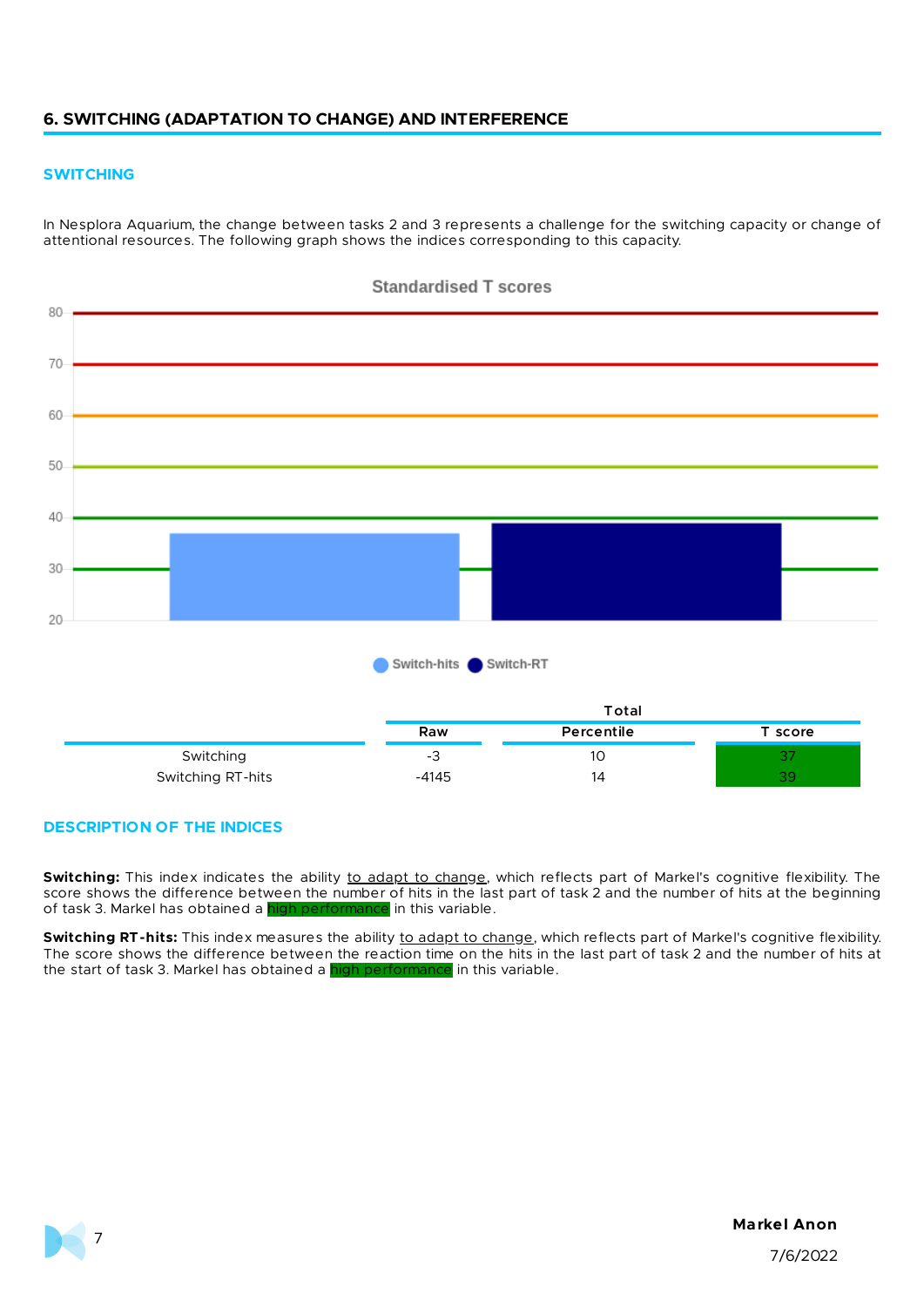#### **PERSEVERATIONS**

The following graph and table present Markel's perseverative error rate. These are those errors in task 3 (DUALXno) that are related to the target stimuli of the previous task:



#### **DESCRIPTION OF THE INDICES**

**Perseverative errors:** This type of error occurs in task 3 (DUALXno) when Markel responds to the task by following the instructions of the previous task, in other words, when omitting pressing on the visual or auditory target stimulus of the previous task or when making commission errors. The score in this index shows Markel's capacity for <u>interference control</u>, who has obtained a **normal performance** in this variable.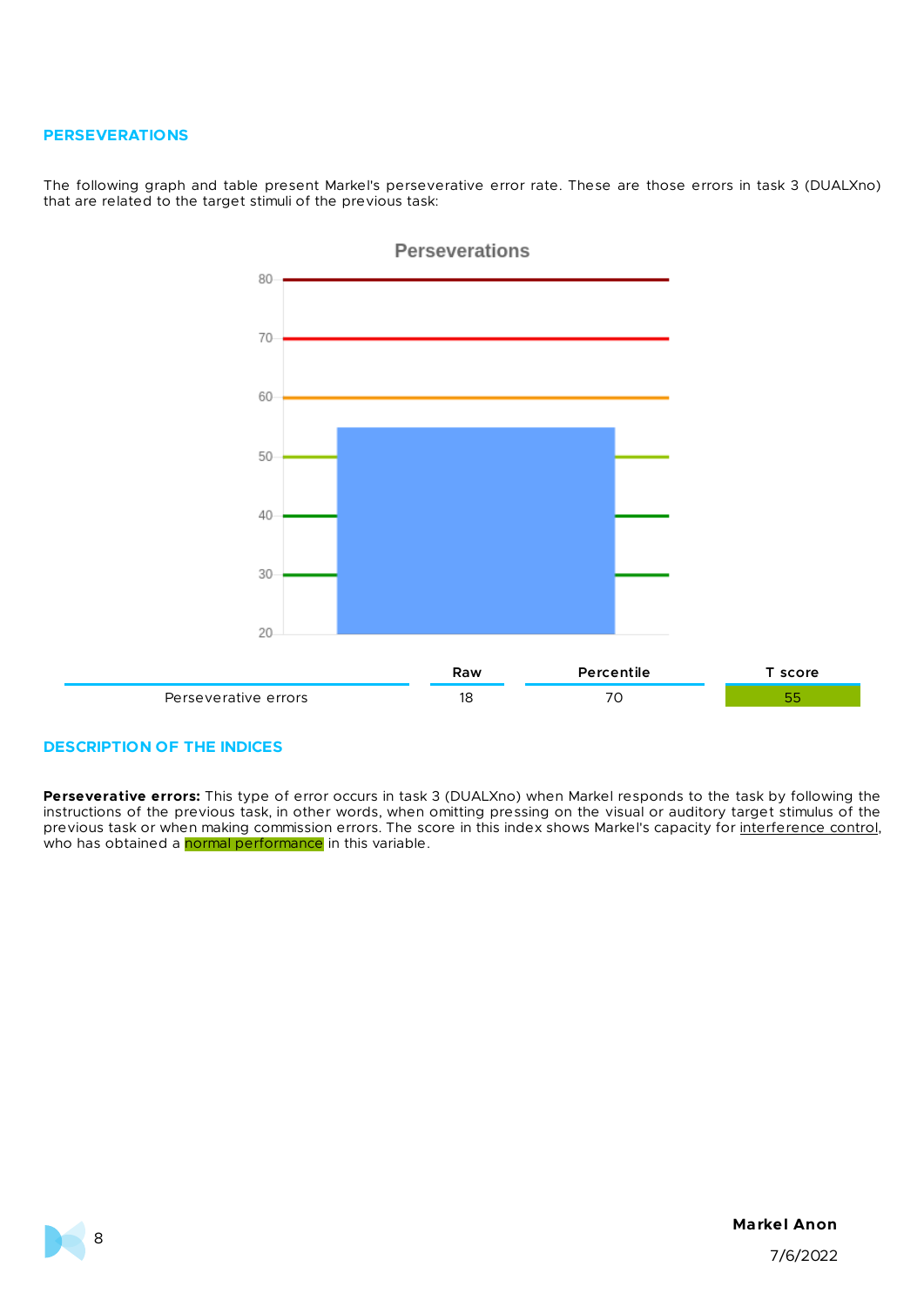## **7. PERFORMANCE BASED ON THE SENSORY CHANNEL:**

In the tasks performed by Markel both visual and auditory stimuli have been involved. In the following tables, the performance between the visual and auditory stimuli in the different attention variables is compared.



Standardised T scores

#### **DESCRIPTION OF THE INDICES:**

**Omission errors:** They occur when Markel has to press the button when the target stimulus appears but he/she does not. This variable is indicative of level of alertness (arousal) to respond to the target stimuli.

**Commission errors:** They occur when Markel must not press the button when the presented stimulus appears and, however, he/she presses it. This variable is indicative of impulsivity or inhibitory control which are involved in selective attention processes.

**Mean RT (reaction time)-hits:** It indicates the average time from the moment the stimulus appears until the button is pressed in the case of correct presses. This measure represents the average speed of response at which the stimulus is processed before responding.

**Standard deviation of RT in hits:** It indicates the variability of the RT in hits throughout the test. It is considered a measure of response consistency, and it can be a sign of fluctuating sustained attention or decreased vigilance during the test.

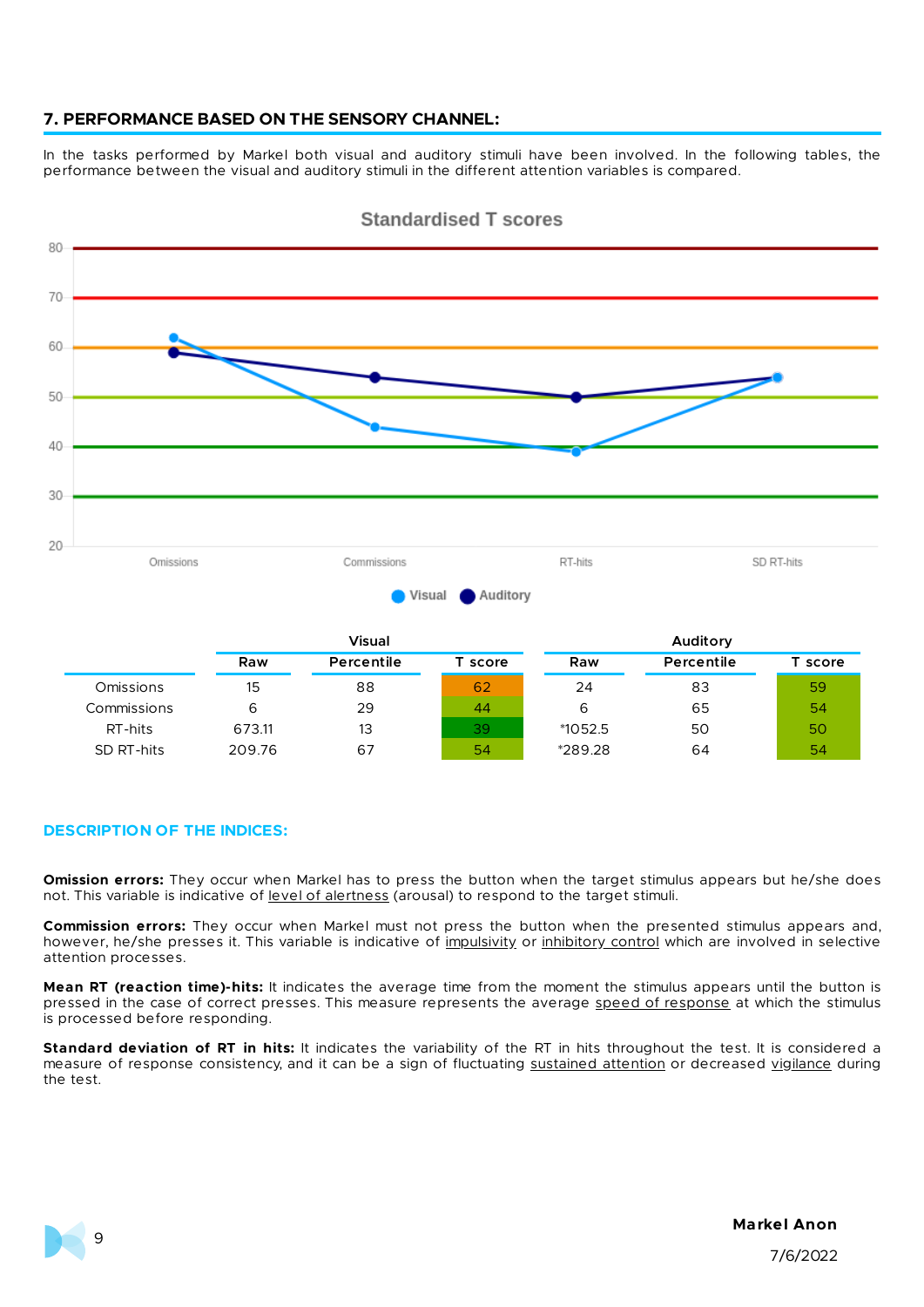## **VISUAL/AUDITORY PERFORMANCE BY TASKS**

In the following graph, we can observe how the scores in omissions and commissions have evolved throughout the task in both sensory modalities:



Auditory/Visual performance by tasks

#### **VISUAL PERFORMANCE:**

|             |       | DUAL performance |       | DUAL+I performance |            |                       |
|-------------|-------|------------------|-------|--------------------|------------|-----------------------|
|             | Raw   | Percentile       | score | Raw                | Percentile | $^\mathsf{T}$ score . |
| Omissions   | $*11$ | 93               | 65    |                    | 74         | 57                    |
| Commissions |       | 14               | 39    |                    | 45         | 49                    |

## **AUDITORY PERFORMANCE:**

|             |     | <b>DUAL performance</b> |                       |     | DUAL+I performance |         |  |
|-------------|-----|-------------------------|-----------------------|-----|--------------------|---------|--|
|             | Raw | Percentile              | $^\mathsf{T}$ score . | Raw | Percentile         | T score |  |
| Omissions   | 16  | 89                      | 62                    |     | 74                 | 56      |  |
| Commissions | ت   | 79                      | 58                    |     | 54                 | 51      |  |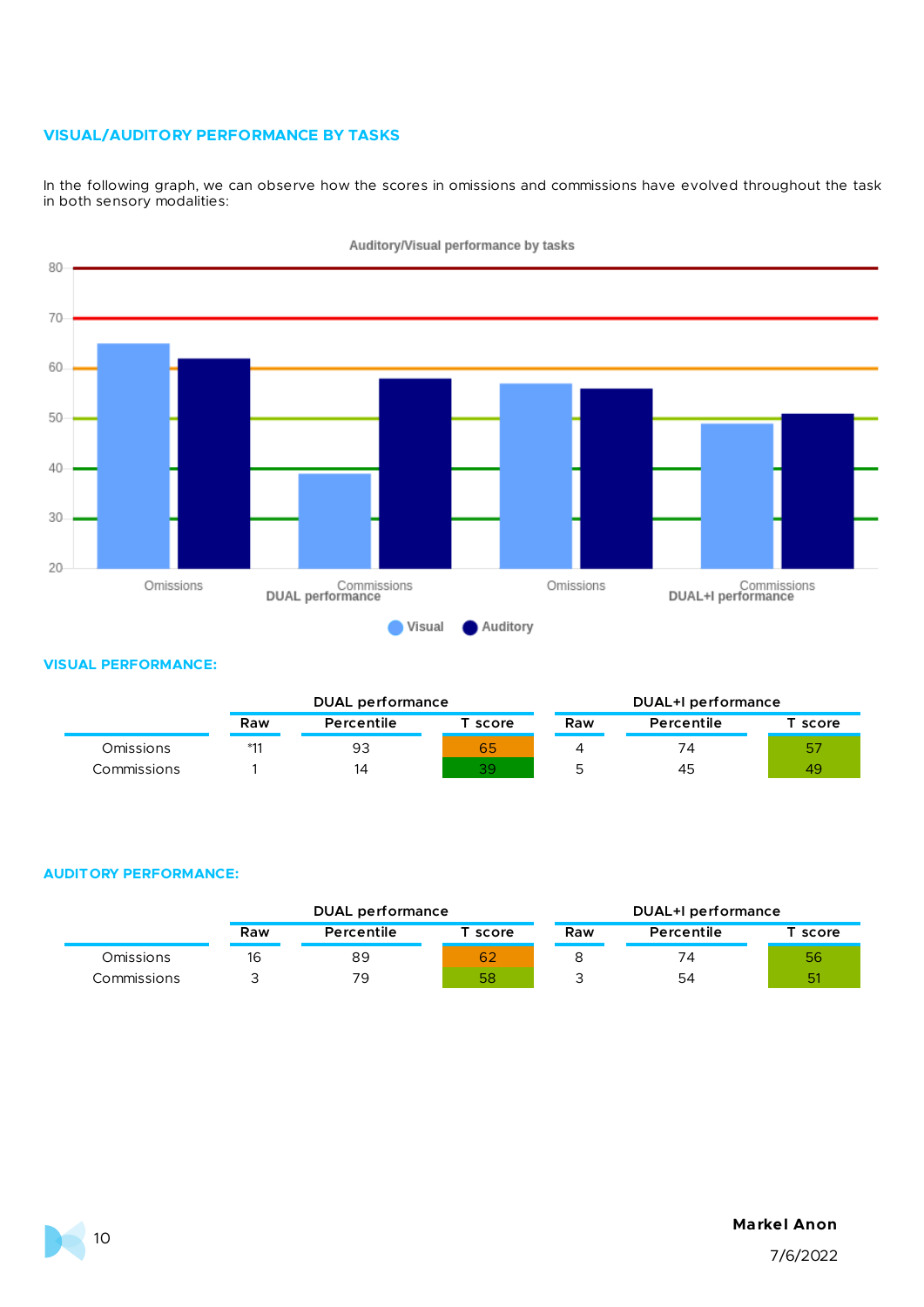# **8. MOTOR ACTIVITY**

The following graph shows Markel's movement throughout the test. The yellow frame represents those areas from which the visual stimuli can be seen. Outside of that frame it is impossible to see the visual stimuli to perform the task.



#### **Markel Anon**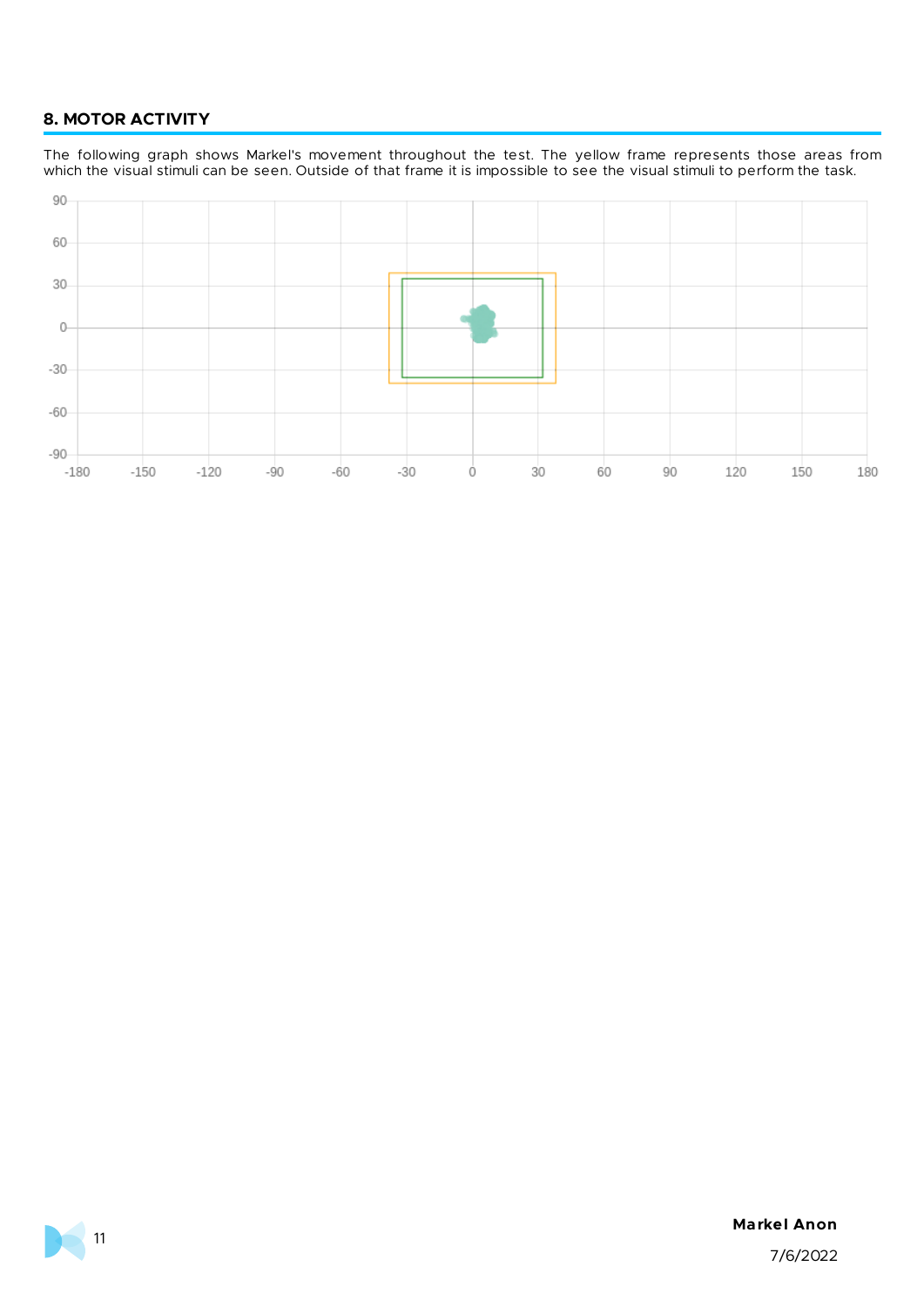These graphs indicate Markel's activity longitudinally along the 2 tasks and in relation to the distractors presented during the task:





# DUAL+I performance



| <b>DUAL</b> performance        |   | DUAL+I performance             |
|--------------------------------|---|--------------------------------|
| Public address system - coffee |   | Telephone                      |
| Child                          |   | Door                           |
| Cough                          |   | Baby                           |
| <b>Bubbles</b>                 | 4 | Public address system - photos |

## **Markel Anon**